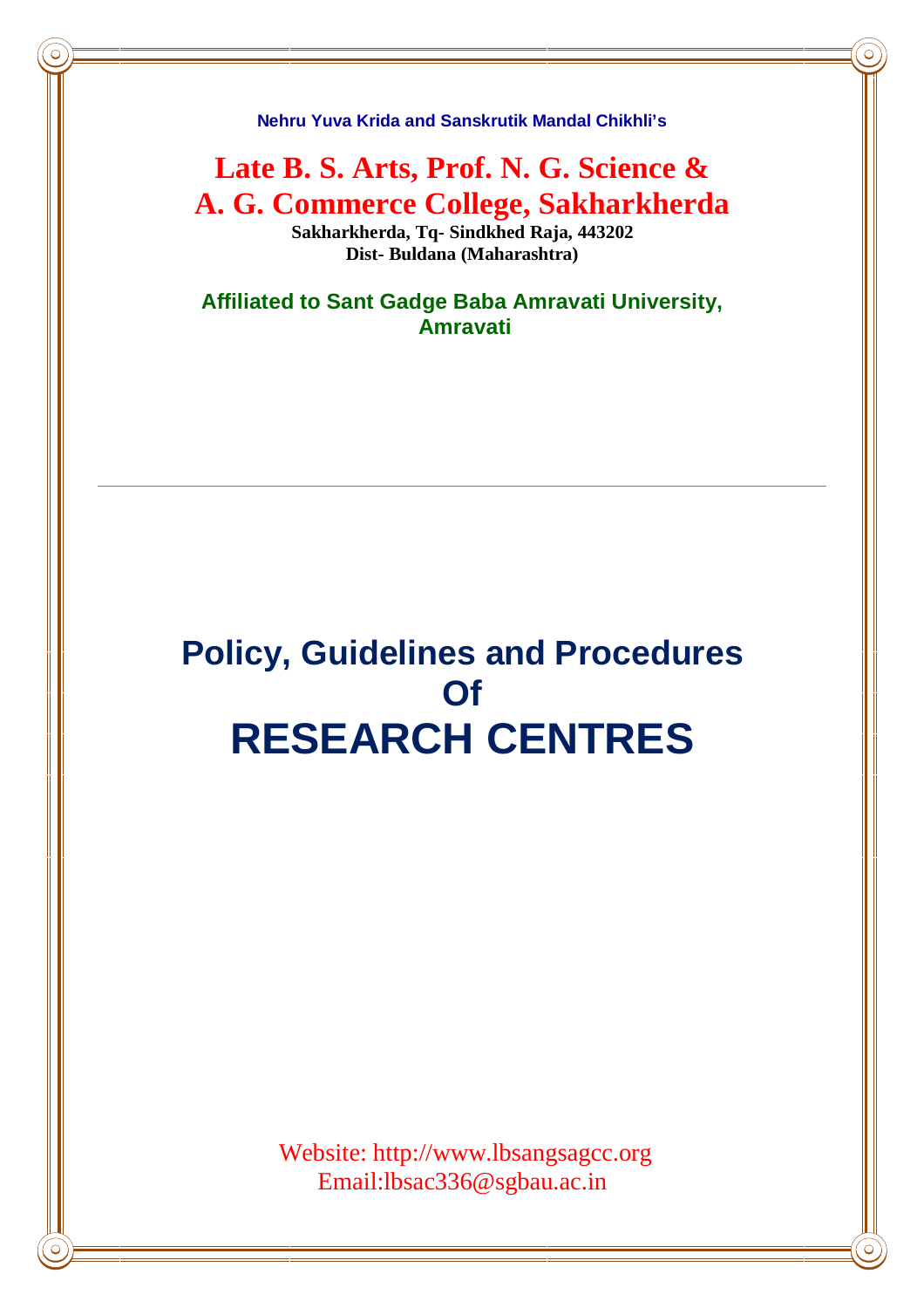# **CONTENTS**

- 1. Introduction
- 2. Vision, Mission and Goals
- 3. Objectives of Research
- 4. Code of Ethics in Research
- 5. Plagiarism Policy
- 6. Initiatives for research
- 7. Research Centers
- 8. Research Infrastructure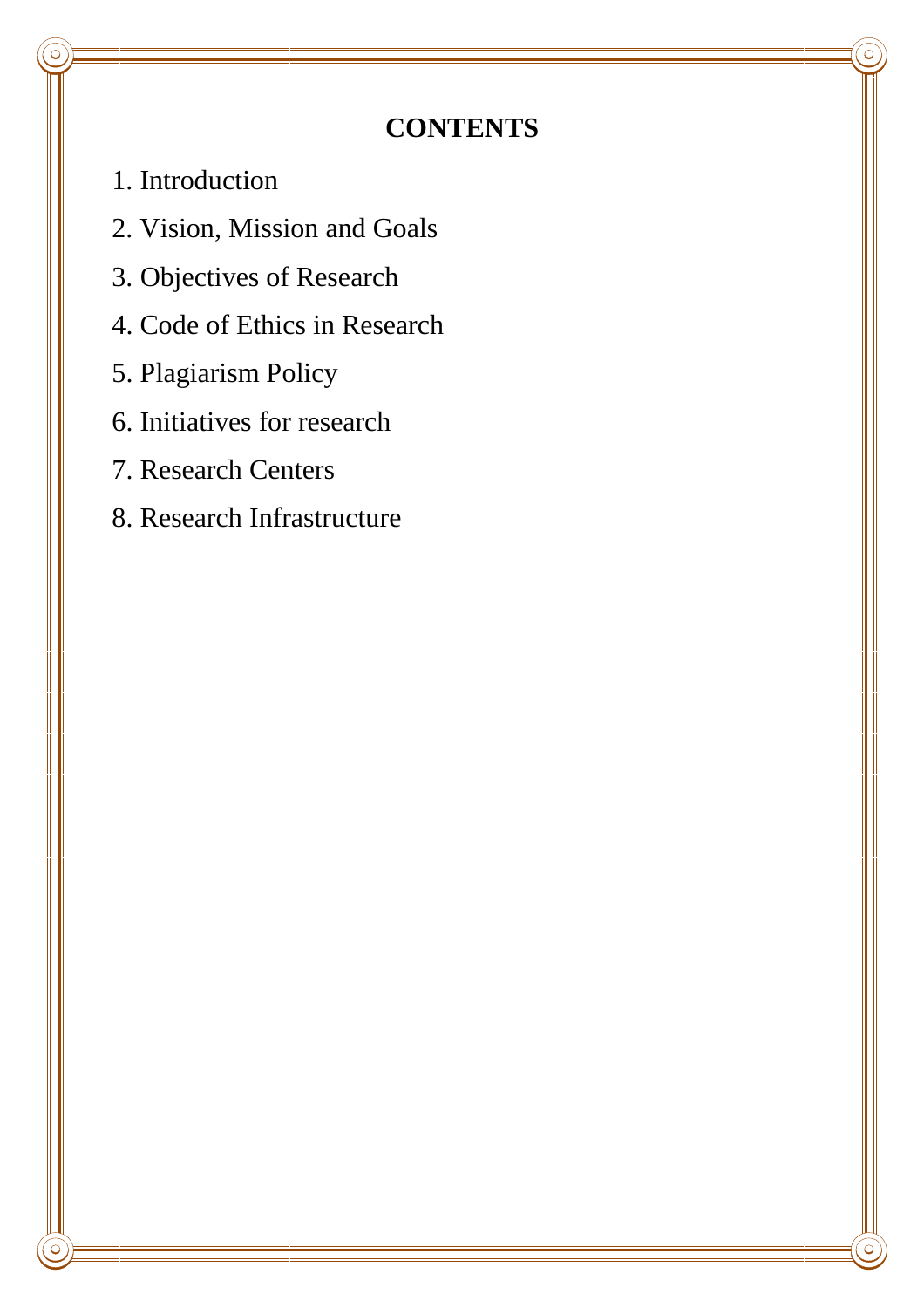#### **1. Introduction**

Late Bhaskarrao Shingne Arts, Prof. Narayanrao Gawande Science and Ashalata Gawande Commerce College, governed by **Nehru Yuva Krida and Sanskrutik Mandal Chikhli** & affiliated to **Sant Gadge Baba Amravati University**, located at rural place **Sakharkherda** started at **2000** and to disseminate value based education and uplift the vocational skills of rural masses for their holistic development. It is a multi-faculty college, grant-in aid institute with **ISO certification** ,**2F & 12 B** recognition having **UG**  Programmes across Arts, Commerce, Science, B.Voc. , **PG** in Chemistry, Mathematics, Botany, Marathi & Sociology with **Ph.D. research centres** in subjects Zoology, Chemistry, Mathematics, History, Library & Information Science, Home Economics, Commerce , add on/certificate courses to foster global competencies among students.

# **2. Vision, Mission and Goals:**

#### **Vision**

To create and provide facilities of higher education to the students coming from remote area.

#### **Mission**

To make collective efforts to create infrastructure for providing quality and need based education to the students.

#### **GOALS:-**

- $\triangleright$  To provide qualitative education to the students coming from the rural area.
- $\triangleright$  To inculcate discipline among the students in term of sincerity, regularity, punctuality and to develop them into socially responsible citizens.
- $\triangleright$  To provide a platform to the students giving them opportunities to face the challenges of the competitive world with utmost utilization of their potentials in academic events and sports.
- $\triangleright$  To inculcate values like self-respect, social equality, national integration, secularism and brotherhood by organizing various activities in the college.

 $\triangleright$  To provide special attention to ladies welfare programmes.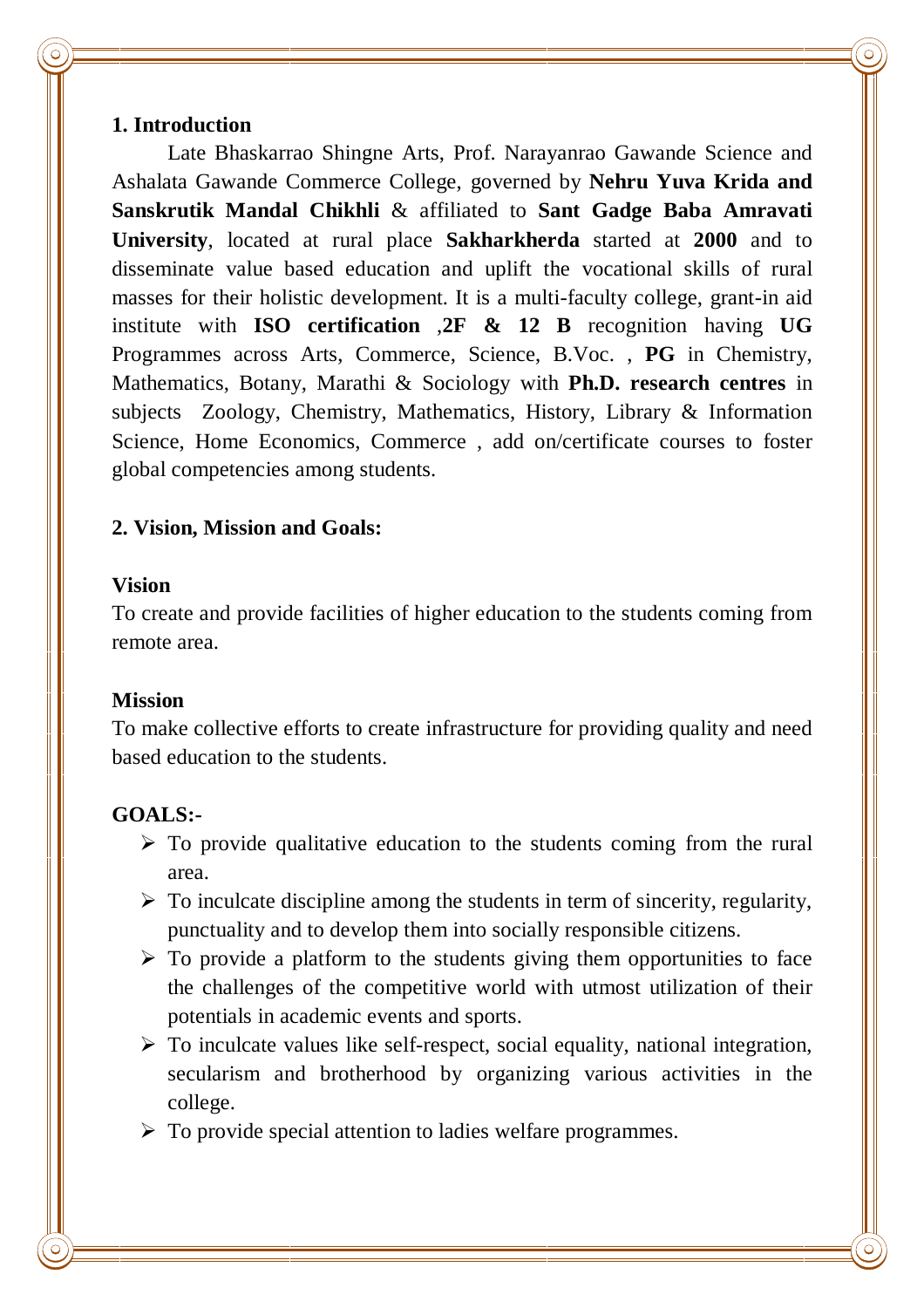- $\triangleright$  To develop the creative writing ability of the students by publishing wallpapers and college annual magazine.
- $\triangleright$  To provide opportunities to the teaching and non –teaching staff to acquire qualification.
- $\triangleright$  To promote teachers to participate in State, National and International conferences, workshops and seminars.

#### **3. Objectives of Research:**

The main objective of Research is to explore new avenues of knowledge, encourage and promote research culture at the College. The research and teaching should go hand in hand for knowledge accumulation. The college has established the Research Monitoring Committee to look after research work. The committee encourages faculty members to undertake and pursue their research and publish their findings. The faculty members are also encouraged to participate and present papers at conferences, seminars, symposia and workshops. This committee deliberates all important issues relevant to research at the college level, which include research clusters, college research seminars, research infrastructure, research productivities.

#### **Objectives:**

- \* To foster Innovation and Research that will lead to competitive development.
- To establish our college as a Centre for Excellence in Innovation, through an interdisciplinary approach.
- \* To create opportunities for students to build their Academic Profile for a successful career
- To enhance productivity in our youth and channel their intellect to improvise and invent for the benefit of society. Role and Responsibilities
- ❖ Organizing National and International Conferences.
- Establishing linkages with other Institutes / Labs / Organizations for projects.
- Arranging seminars on paper presentation techniques for faculty and students, designed to meet national and international standards.
- $\triangle$  Inculcate the concept of research among students  $\&$  staff by arranging paper presentation competitions.
- Encourage publication of research articles by sending deserving entries to journals.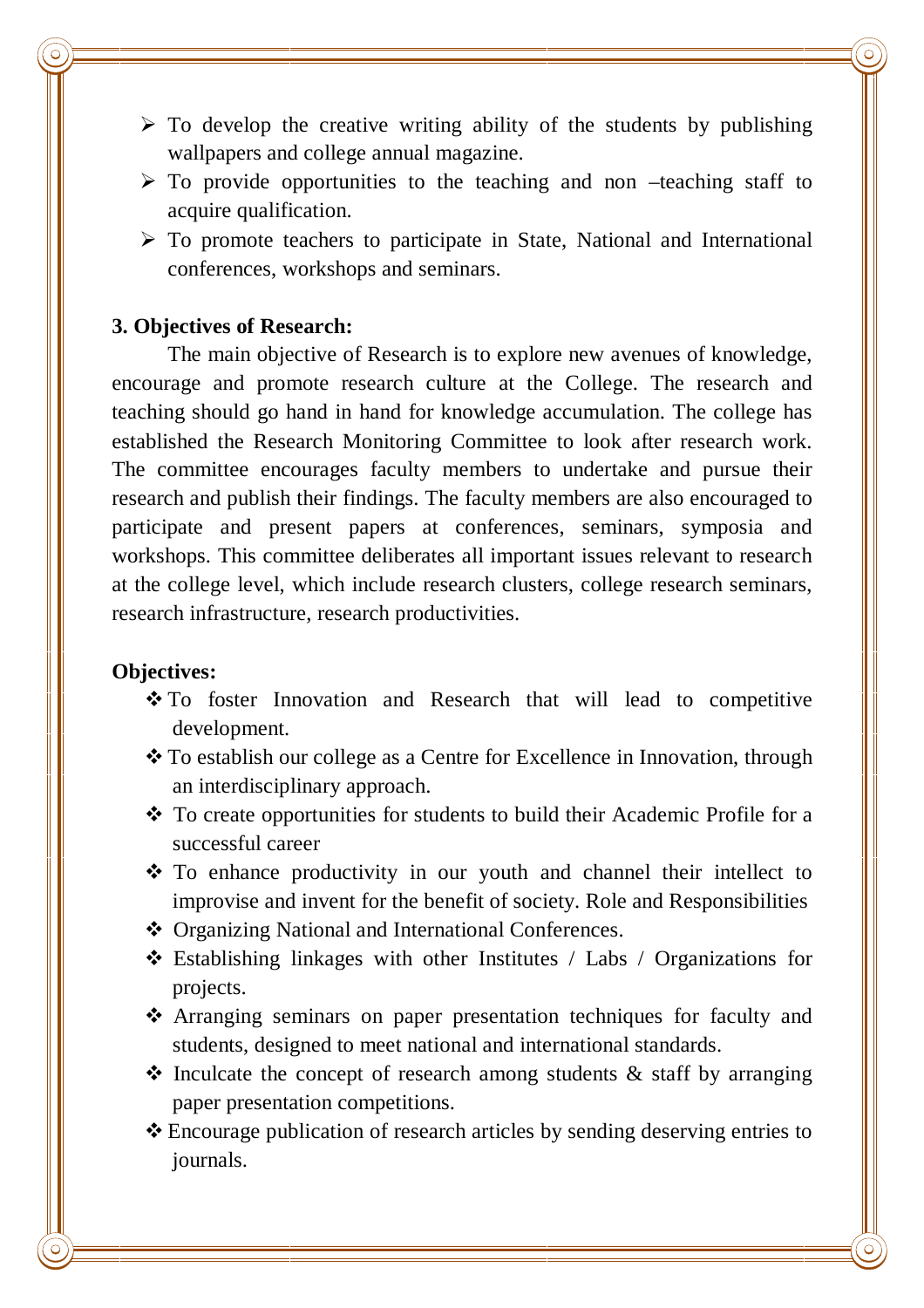#### *Strategies:*

In order to strengthen **Research cultures following activities are** proposed:

- $\triangleright$  Involvement of students in research activities.
- $\triangleright$  To apply for major / minor research projects to UGC, University and Other Funding Agencies.
- $\triangleright$  Establishment new research centers and strengthening of the existing ones.
- $\triangleright$  Organization of training workshops for teachers.
- $\triangleright$  Establishment of a multidisciplinary research Centre with central equipment facility.
- $\triangleright$  Provision of funding support for purchase of research equipment.
- $\triangleright$  Encouragement to faculty and students to attend national/international conferences.
- $\triangleright$  Organization of national/international conferences.
- $\triangleright$  Development of linkages with reputed industries and institutions.
- Encouragement for Research paper publication.
- $\triangleright$  Emphasis on collaborative research.
- $\triangleright$  Provision of incentives to promote quality research outcomes

#### **4. Code of Ethics in Research**

Code of ethics in research involves the application of fundamental ethical principles to be followed in research activities, including scientific research. Research, education and extension are integral parts of any higher education institute. The reputation of institution depends on quality of research and education. NAAC gives substantial Weightage to quality and quantity of research undertaken by faculty and students of the Institute. UGC as well as Sant Gadge Baba Amravati University, Amravati expects certain ethics followed by institution in their research activities.

**Responsibilities of a Research Investigator:** A research investigator or guide must not only put to get her the research students but also try to assemble an adequate financial and administrative structure to support the research. A supervisor not only provides guidance and advice to individual students in the research but also make them aware of responsibility for the scientific integrity of the whole research activity.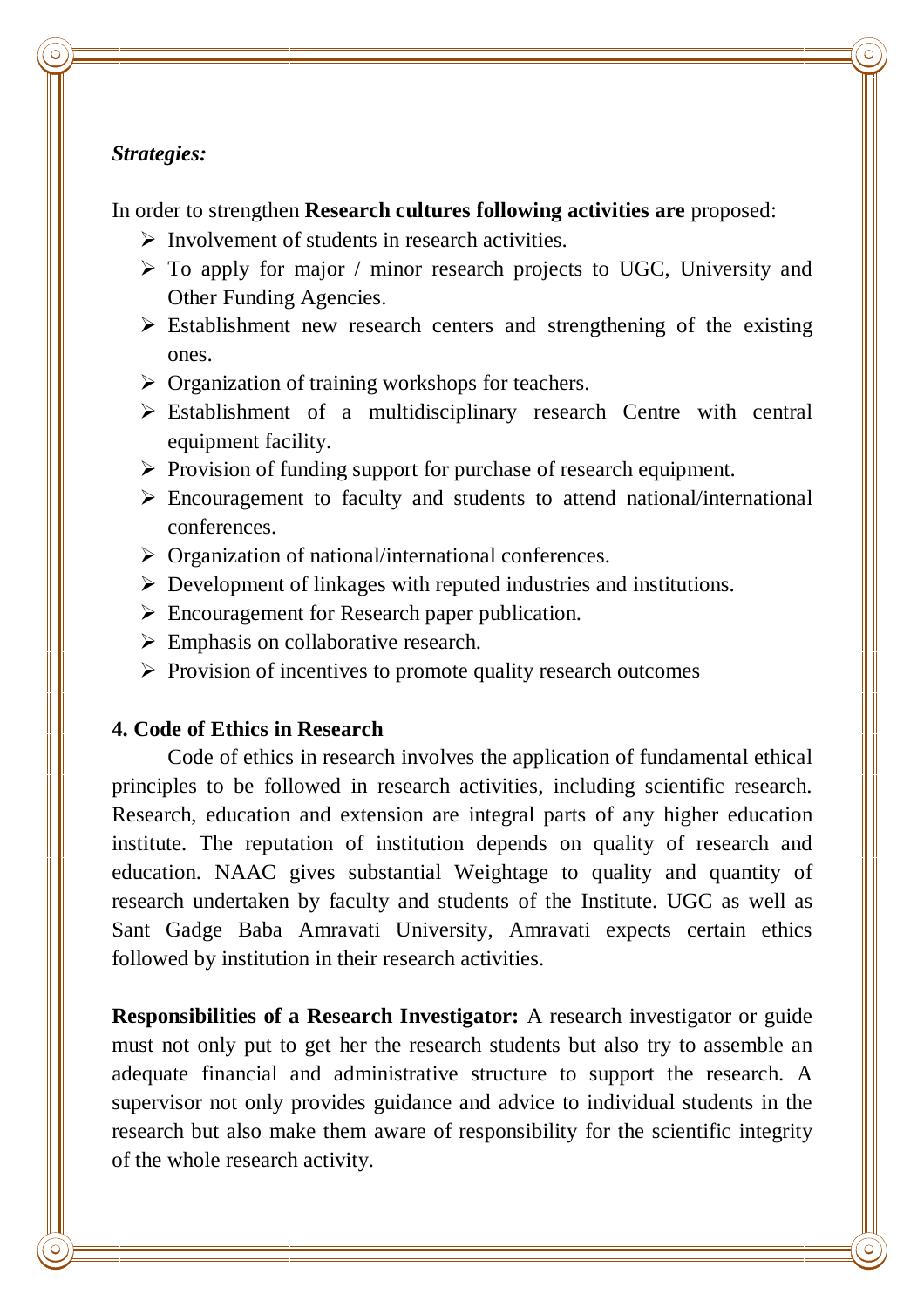**Data and report:** Research guide should take all reasonable steps to check the details of experimental procedures and the validity and authenticity of the data or observations reported by research scholars, including periodic reviews of primary and secondary data as well as reports prepared by scholars. The report of research outcome must be based on accurately recorded data or observations. It will be considered as a breach of research integrity if the reported data fail to support the reported conclusions. The data must be authentic and be based on outcome of original activities of researcher and not from other sources. Any intentional or reckless disregard for the truth in reporting observations may be considered to be an act of research misconduct.

**Ethical policy of UGC on dissection of animals:** Every researcher must follow ethical policy on animal dissection given by the UGC.

**Originality and acknowledgement of sources:** The research work that must be original and come from research outcome of researchers. If help is taken from other sources, should be acknowledged properly.

**Duplication of Publication:** Research articles must be published in UGC notified Peer Reviewed journals. Researchers should not publish the same research outcome in two different places. If published very good reason must be given and appropriate citation must be made in the later publication to the earlier one and if required, the editor must be explicitly informed.

**Disclosure and conflicts of interest:** Researchers may use Institution resources such as staff, equipment, information or confidential information with prior permission of the Principal or the head of the department. Researchers may not use Institution resources for any purpose other than purposes related to teaching, research or service by the Institution, unless prior permission has been obtained by the Head of the Department and/or the Principal.

# **5. Plagiarism Policy**

We follow the plagiarism policy decided by the UGC and Sant Gadge Baba Amravati University. This policy is given in following link.

https://www.ugc.ac.in/pdfnews/8864815\_UGC-Public-Notice-on-Draft-UGC-Regulations,-2017.pdf

The Research Monitoring Committee makes the scholars aware about these policies.

https://lbsangsagcc.org/pdf/Code\_of\_Ethics\_in\_Plagiarism.pdf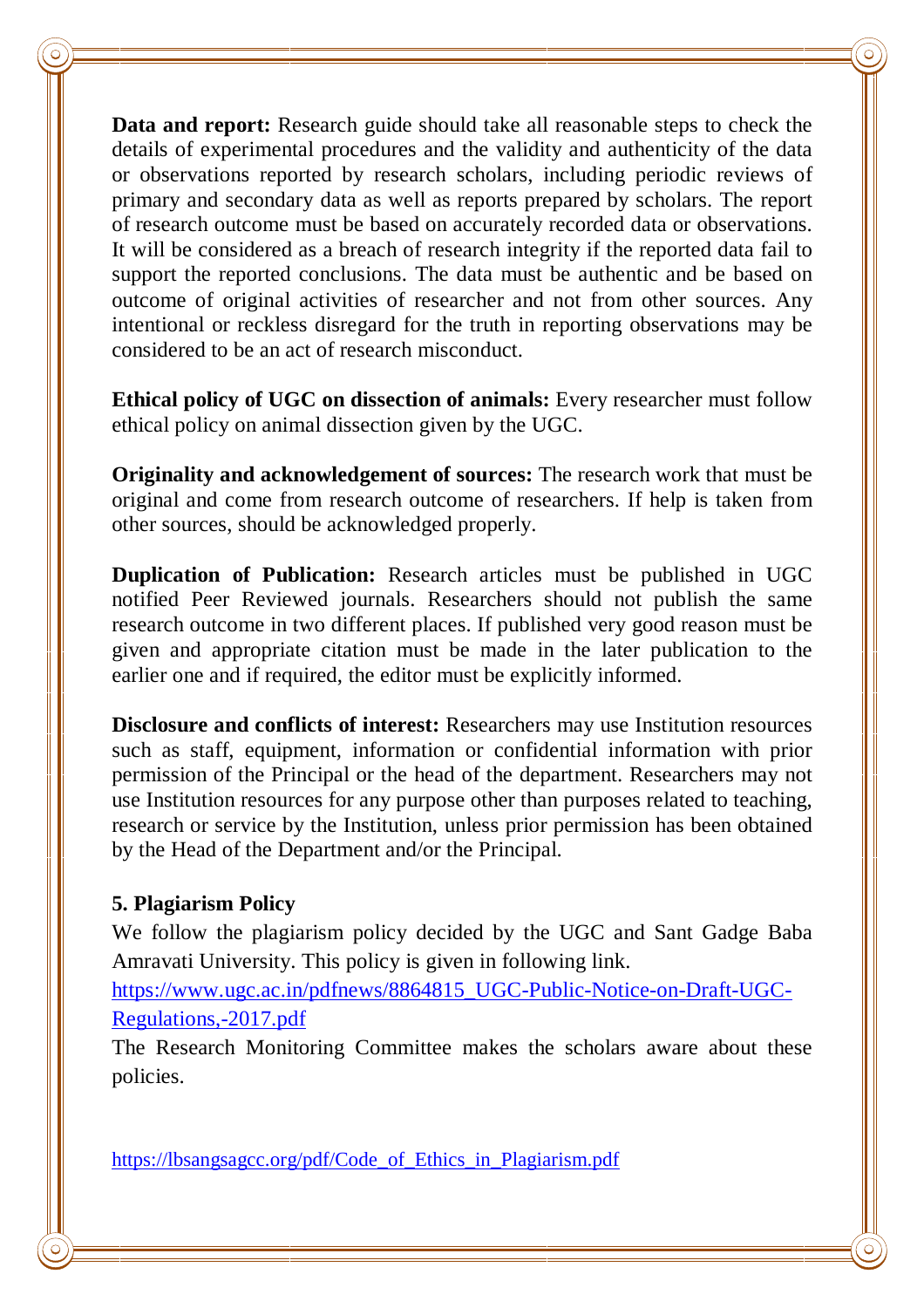#### **6. Initiatives for Research**

The authorities of the parent body: Principal and IQAC of Late B. S. Arts, Prof. N. G. Science & A. G. Commerce College, Sakharkherda (affiliated to Sant Gadge Baba Amravati University, Amravati) keenly involved and proactive to promote research culture amongst the faculty and students.

College has a research monitoring committee which along with the IQAC looks after all the requirements for the research work carried out in the college.

The committee has recommended few reforms such as providing seed money for research work, improvement of existing research facilities, purchase of instruments as well as journals and books, besides publish research compendium for inculcating research culture in college.

a) IQAC and Research Monitoring Committee encourage every department of the college to submit project proposals to funding agencies. The teachers are encouraged to take up research projects and provided support for applying to different funding agencies as well as for effective implementation of the sanctioned research projects. College facilitates timely auditing and submission of utilization certificate to the funding authorities.

b) College is attentive for starting as well as smooth running of the recognized research centers in respective departments by fulfilling all administrative procedures as per Sant Gadge Baba Amravati University norms for maintaining the research culture.

c) College has taken efforts for submitting the proposals to various funding agencies including UGC, DBT and DST. As a result, college has been sanctioned MRP through UGC-WRO, Pune. These funds were properly utilized for upgrade the research facilities as per the norms of funding agencies and also inculcating scientific culture in the campus.

d) College has formed the committee as per UGC and Sant Gadge Baba Amravati University guidelines for following proper code of ethics.

f) College also provides all the infrastructural support as well as full support to the faculty members for conducting research.

e) College aids the faculty, research scholars and project students for their research analysis and guidance from various reputed national institutes, industries and universities.

f) College research monitoring committee governs the day to-day research requirements for the smooth functioning of research endeavors.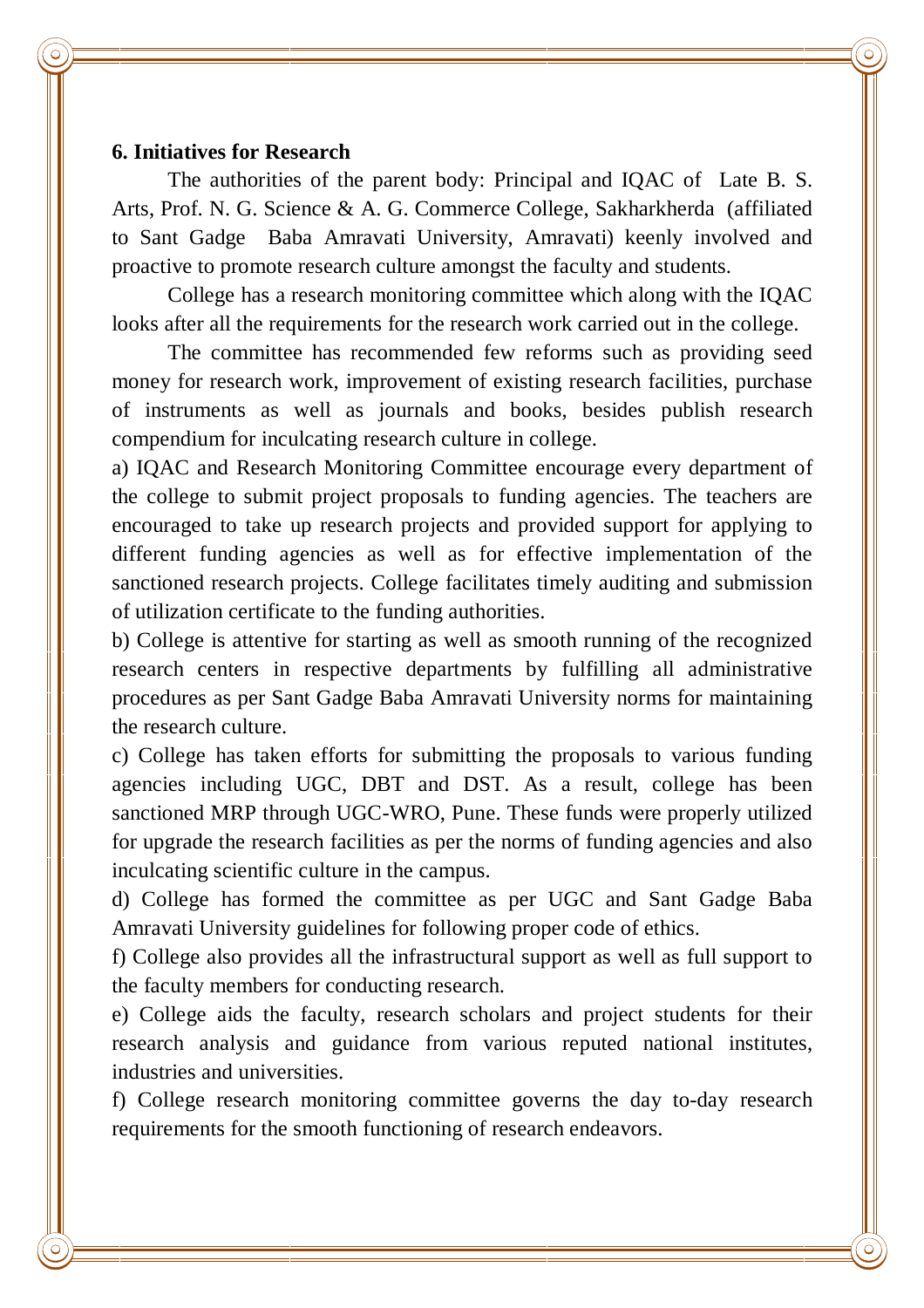g) College encourages and sponsors the faculty as well as students to attend research events (Seminars, conferences, Avishkar, youth festival etc.) and to publish research articles in Peer Reviewed Journals and conference Proceedings.

h) College also organizes scientific events viz. conferences, seminars and workshops, poster presentation to acquire updated knowledge and skill of the researchers. Regular lectures of well-known experts are arranged and staff and students are stimulated to interact with them.

i) The college IQAC takes keen interest and efforts in sensitizing the students and faculty members for developing a research environment in the college.

j) Various activities including Poster Exhibition, Science day, workshops on 'Research Methodology' and IPR are organized regularly by the college.

# **The efforts made by the Research monitoring committee show beneficial results, such as:**

i. College has recognized research centers in 7 Departments.

ii. 10 minor research projects have been completed.

iii. Notable increase in the number of publications in national and international journals/conferences/seminars/ and workshops organized by the institute and faculty participation in conferences and seminars.

iv. Laboratory facility renovation & up-gradation.

# **7. Research Centers**

Late B. S. Arts, Prof. N. G. Science & A. G. Commerce College, Sakharkherda has following Research Centers recognized by Sant Gadge Baba Amravati University, Amravati.

- 1. Department of Library and Information Science
- 2. Department of Commerce
- 3. Department of Chemistry
- 4. Department of Mathematics
- 5. Department of Home Economics
- 6. Department of History
- 7. Department of Zoology